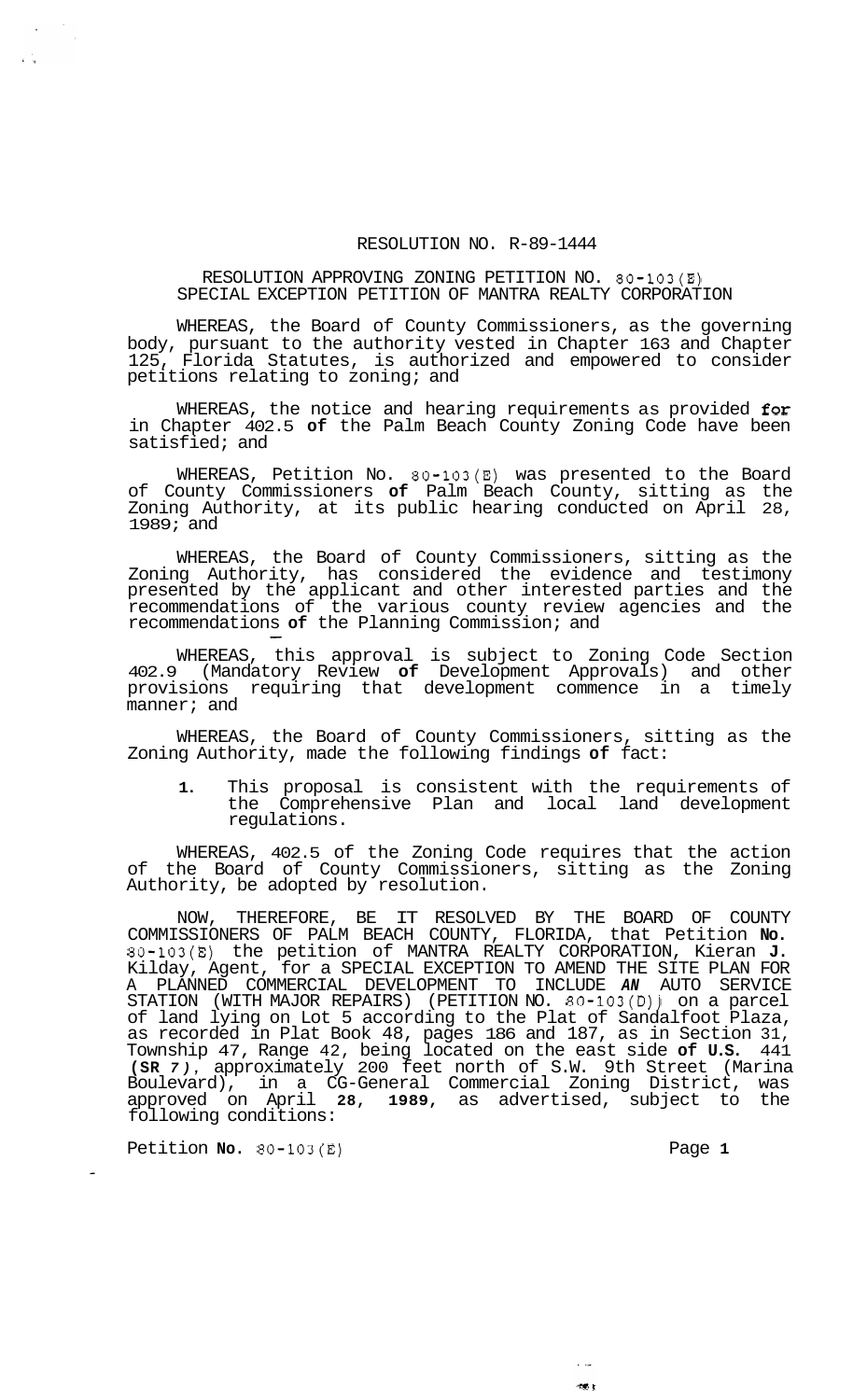- **1.** The developer shall comply with all previous conditions of approval unless expressly modified herein.
- *2,* Prior to certification, the site plan shall be amended to indicate the following:
	- a. **A** twenty *(20)* foot wide by seventy *(70)* foot long landscape area north **of** the **2,100** square foot car wash. **A** paved access area for loading and periodic maintenance is allowed;
	- b. Seven *(7)* foot wide sidewalk along the eastern facade as indicated on Exhibit **141;**
	- Thirty (30) foot dimension between the<br>westernmost parking spaces and the five (5)<br>foot wide sidewalk;  $\mathbf{C}$ .
	- d. Location of vacuum stations associated with the car wash:
	- e. Directional signage and pavement Striping for all stacking areas:
	- f. Required handicap spaces adjacent to the seven *(7)* foot wide sidewalk;
	- g. Pavement markings identifying the **six** *(6)*  easternmost parking spaces as "car wash only" detail areas for drying, polishing, waxing, etc. ; and,
	- h. Thirty-four **(34)** foot dimension between the car wash and easternmost parking spaces;
	- i. Pedestrian access to the parcel to the south by providing a minimum four **(4)** foot sidewalk through the landscape strips connecting the front of the building: and,
	- All perimeter landscape strips shall be j. upgraded with mahogany trees twelve **(12)** feet in height spaced twenty **(20)** feet on center with **a** hedge thirty-six **(36)** inches **in** height and spaced twenty-four **(24)** inches **on** center. Also trees in terminal parking islands shall be upgraded to a minimum of twelve **(12)** feet in height at the time *of* installation. All landscaping shall be maintained in a viable healthy condition.

**.a I** 

**3.** Concurrent with Site Plan submittal, the petitioner shall submit a current, legible overall master site

 $\ddotsc$ 

Petition **No. 80-103(E)** Page **2** 

 $\label{eq:2} \mathcal{L} = \frac{1}{2} \sum_{i=1}^n \frac{1}{2} \sum_{j=1}^n \frac{1}{2} \sum_{j=1}^n \frac{1}{2} \sum_{j=1}^n \frac{1}{2} \sum_{j=1}^n \frac{1}{2} \sum_{j=1}^n \frac{1}{2} \sum_{j=1}^n \frac{1}{2} \sum_{j=1}^n \frac{1}{2} \sum_{j=1}^n \frac{1}{2} \sum_{j=1}^n \frac{1}{2} \sum_{j=1}^n \frac{1}{2} \sum_{j=1}^n \frac{1}{2} \sum_{j=1}$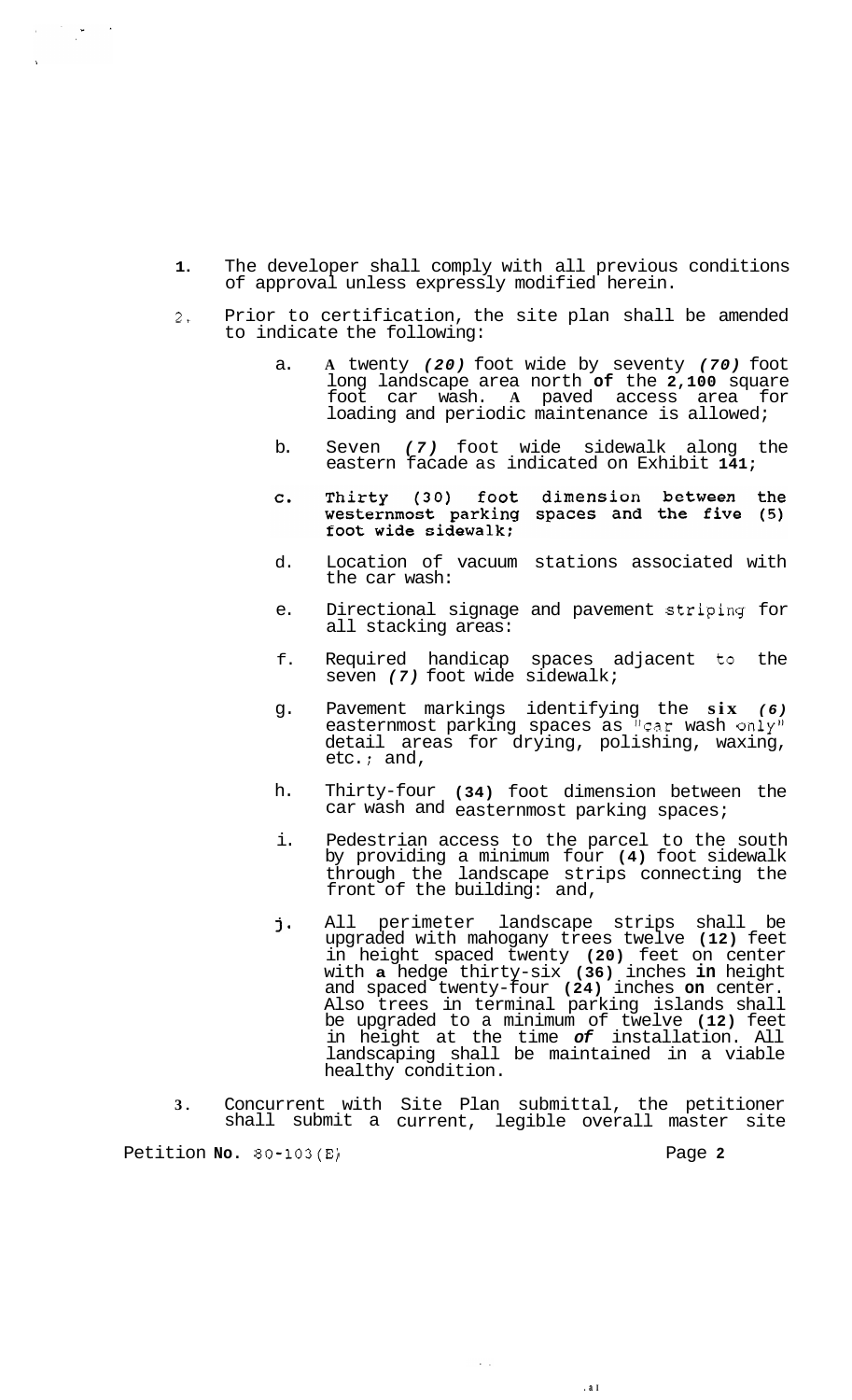plan for the Sandalfoot Planned Commercial Devel.opment. Revised tabular data for all building square footages, required parking and landscaping shall be keyed to the respective outparcels and the overall center. This tabular data shall be subject to final approval by the Zoning Division.

- **4.** Use of the subject sub parcel shall be limited to:
	- a. **2,100** square foot car wash:
	- b. **1,440** square foot oil/lube facility: and,
	- c. *2,880* square feet **of** retail and/or c:onsumer uses as outlined in the traffic report and approved by the County Engineer.
- **5.** Vehicle parking shall be limited to the parking spaces designated on the approved site plan. No parking of vehicles is to be allowed in landscaped areas, rights- of-way or interior drives.
- **6.** No outside storage of disassembled vehicles **or** parts thereof shall be permitted on site.
- 7. Generation and disposal of hazardous effluents into sanitary sewerage system shall be prohibited unless adequate pretreatment facilities approved by the Florida Department **of** Environmental Regulation. (FDER) and Agency responsible for sewage works are constructed and used by project tenants or owners generating such effluents.
- 8. Sewer service is available to the property. Therefore, no septic tank shall be permitted on the site.
- **9.** Water service is available to the property. Therefore, no well shall be permitted on the site to provide potable water.
- **10.** The owner, occupant or tenant of the facility shall participate in an oil recycling program which insures proper re-use or disposal of waste oil.
- **11.** There is a potential for restricted materials; to be stored onsite including petroleum products and solvents. An Affidavit of Notification must be cxecuted and the petitioner shall perform all necessary preventative measures to reduce the charces of contamination of the wellfield. It is recommenc.ed that double walled tanks and piping be included as part of those measures.

Petition **No. 80-103(E)** Page **3** 

 $\overline{\mathbf{z}}$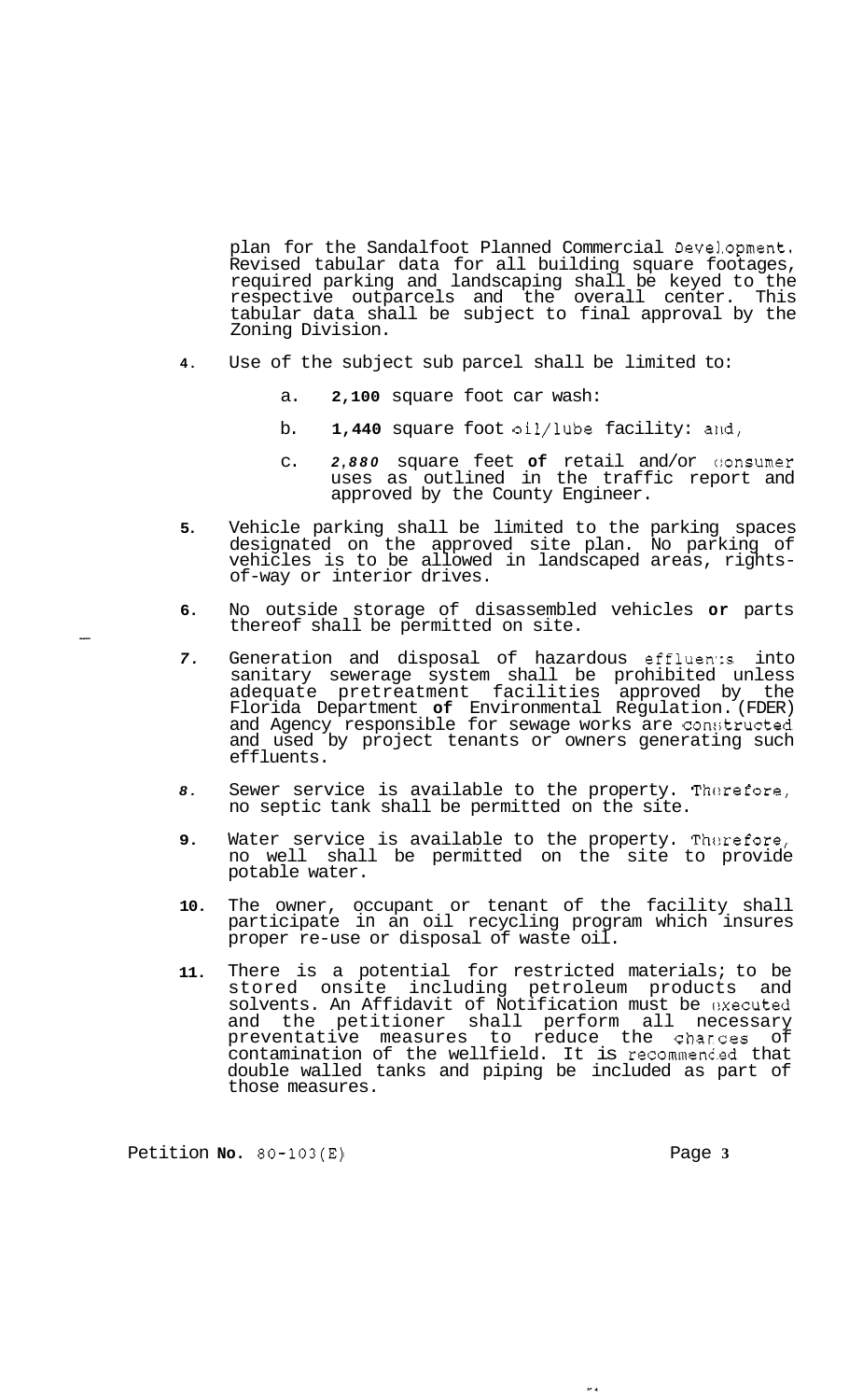- 12. The Developer shall provide discharge contr<sup>21</sup> and treatment for the stormwater runoff in accordan ie with all applicable agency requirements in effect at the time of the permit application. However, at a minimum, this development shall retain onsite the stormwater runoff generated by a three **(3)** year-one **(1)** hour storm with a total rainfall of **3** inches as required by the Permit Section, Land Development Division. In the event that the subject site abuts a Departn.ent of Transportation maintained roadway, concurrent approval from the Florida Department of Transportation will also be required. The drainage system shall be maintained in an acceptable condition as approved by the County Engineer. In the event that the drainage system is not adequately maintained as determined by the County Engineer, this matter will be referred to tile Code Enforcement Board for enforcement.
- 13. The Developer shall design the drainage system such that drainage from those areas which may contain hazardous or undesirable waste shall be separace from stormwater runoff from the remainder of the site.
- **14.** The petitioner shall pay a Fair Share Fee in the amount and manner required by the "Fair Share Contribution for Road Improvements Ordinance" as it presently exists or as it may from time to time be amended. The Fair Share Fee for this project presently is **\$13,342.00 (498** trips **X \$26.79** per trip).
- **15.** The western facade of the buildings shall be given<br>architectural treatment consistent with the front architectural treatment consistent with the facade.
- **16.** Prior to site plan certification, the petitioner shall submit a master signage program to consist of uniform color and character in keeping with the archj.tecture character of the building.
- **17. No** advertising flags, foreign flags, pennants, klanners, streamers, balloons, signs upon any vehicles, pr.ices **or**  vehicle stock numbers or other information as required to be posted on such vehicles by law other than upon a sticker affixed to a building, or similar clbjects, gimmicks, or advertising designed to attrect the public's attention off-site shall be displayed outdoors, upon any buildings, vehicles or wall, other than inside a window as may be permitted by the Sign Code.

Petition **No. 80-103(E)** Page **4**